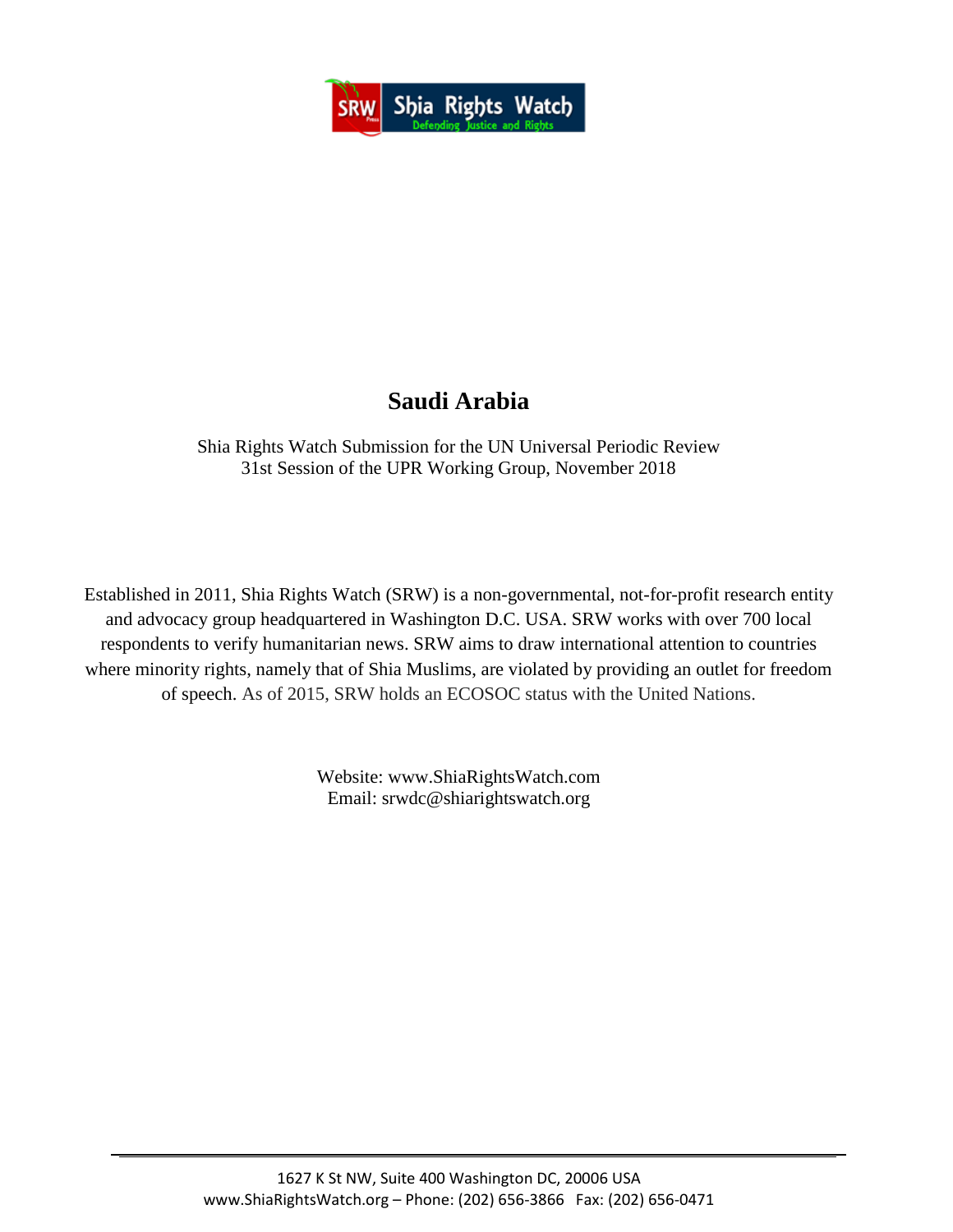

#### Summary

- 1. The Kingdom of Saudi Arabia continues to violate the rights of expression, assembly, education, and employment. While the government of Saudi Arabia claims commitments to comply with suggestions made in the 2013 UPR, hindrance of freedom and targeting of minority groups are prevalent.
- 2. In response to recommendations presented by the 17th session of the UPR in 2013, Saudi Arabia failed to endorse 38 of the 225 recommendations. Saudi Arabia has failed to implement any of recommendations endorsed. Further, contrary to commitments to allow a third-party investigation into human rights violations in the Kingdom and promotion of equal rights, Saudi Arabia has failed to open its doors to human rights endeavors.
- 3. Anti-Shiism, or the systematic targeting of Shia Muslims, plagues the nation. Increased international awareness of minority rights has allowed a global platform for activism, both in international organizations such as the United Nations, but also inside the nation. However, the government continues suppression of the rights of this group, undermining nations previous commitments to international human rights.
- 4. In this submission, Shia Rights Watch raises concerns over the systemic discrimination against Shia Muslims as well as the targeting of this group.

National Framework for Promotion and Protection of Human Rights

- 5. Ratification and endorsement of laws are limited to the approval of the King as per 1992 Basic Law of Government. While a 160-member council dictated by Wahhabi Islamic Law and a Council of Ministers can recommend legislation and law ratification, the monarch is the ultimate power figure in Saudi Arabia.
- 6. While the Kingdom has made claims to refuse international conventions to uphold its Islamic Laws, the nation has time and time again undermined its own Sharia conventions by carrying out torture and coerced confession.
- 7. Grassroot participation in humanitarian efforts is not tolerated. Human rights groups are labeled as dissidents and are met with violence.
- 8. Saudi Arabia further refuses third-party intervention and investigation into its efforts against "terrorism" which is frequently used to limit and elicit violence against critics of the government.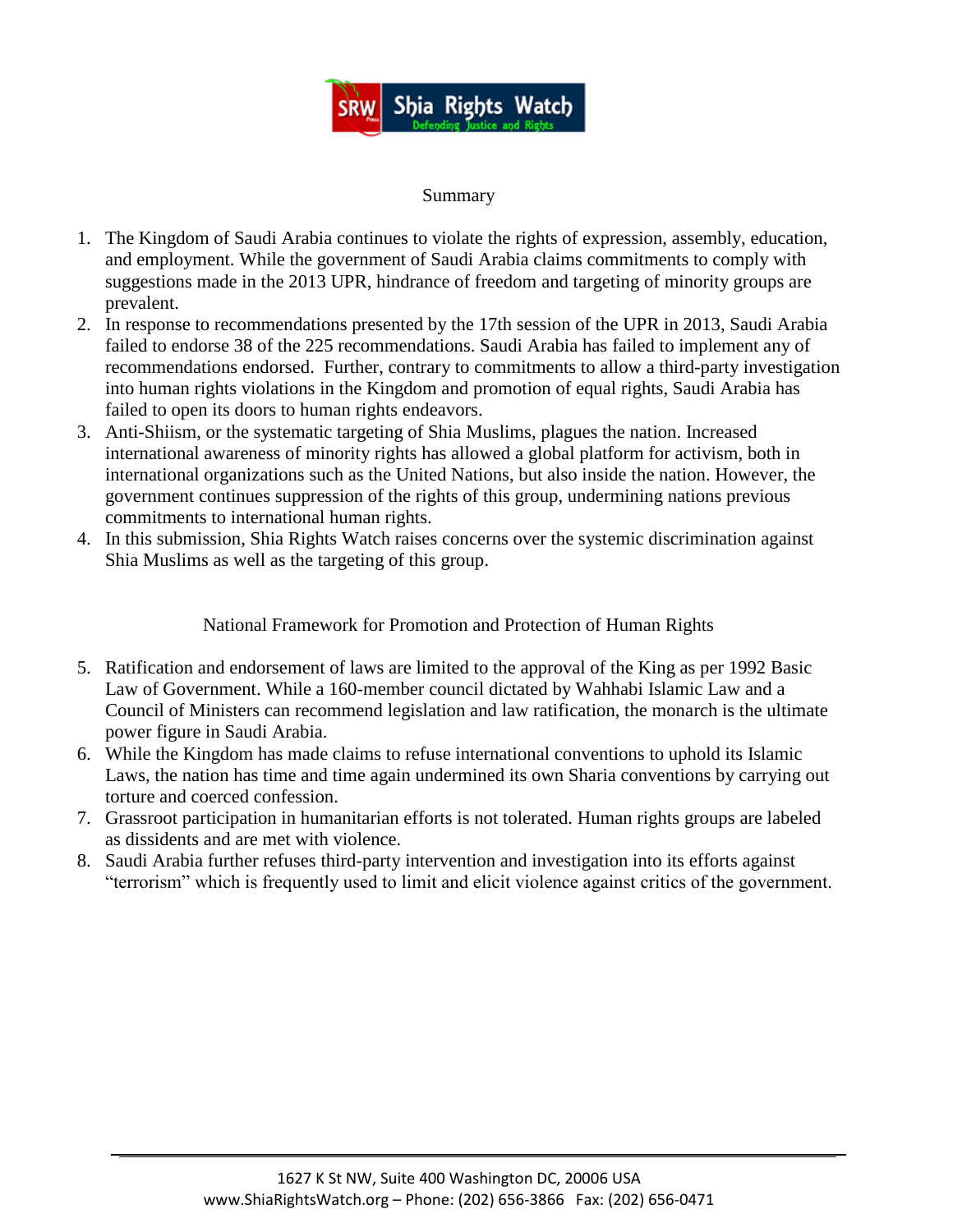

Freedom of Assembly, Speech, and Expression

- 9. The Kingdom of Saudi Arabia propagates a singular interpretation of Islam- Wahhabism. Non-Wahabbi ideologies are met with the utmost violence. One group significantly affected by the lack of freedom is that of Shia Muslims. Shia Muslims make up the kingdom's largest minority population at 20% estimates. It must be noted that an entirely accurate demographic cannot be announced as members of this religious faith live incognito as they fear expression of their faith will endanger them.
- 10. Furthermore, the Saudi authorities prohibit the construction of visible Shia mosques and educational centers. Public displays of Shia ritual or faith is met with violence and in many cases, arbitrary detention.
- 11. Limitations to the rights of assembly climaxed in the nation's most massive military crackdown in the past decade. In May 2016, Saudi forces began demolition of Mousawara, Awamiya, a historic neighborhood in the Eastern Province. By July 26, the town was sealed off. Violence had escalated to point where residents were refrained from leaving their homes in fear of being shot by snipers perched on rooftops. Tens of Shia individuals were killed in the raid of Awamiya, including children.

### Recommendation

- a. Ratification and full enforcement of Covenant of Elimination of Racial Discrimination (CERD) and International Convention on Economic, Social and Cultural Rights (ICESCR)
- b. End anti-Shia educational efforts
- c. Allow peaceful assembly of Shia Muslims
- d. Allow inclusion of Shia individuals in government and authoritarian positions

## Lack of Due Process

- 12. Activists and peaceful protesters are met with the ultimate violence in the Kingdom of Saudi Arabia. Those suspected to be in anyway active in protests are arrested and detained. Justified by the Law of Criminal Procedure of 2002, activists are held unlawfully and are denied the ability to seek sufficient counsel before the court.
- 13. Sources report a blind trial, such that those being held under conviction are not even told what they are charged with. Arrests are in the form of enforced disappearance, nightly raids, and arbitrary detention. Those arrested are then held unconditionally in unknown locations where they are tortured and treated inhumanely. Many are later convicted using false confessions, or confessions that have been coerced by torture.

Recommendation:

- a. Ratification of International Covenant on Civil and Political Rights (ICCPR), International Convention for the Protection of All Persons from Enforced Disappearance (ICCPED), Convention Against Torture (CAT), and OP-CAT
- e. Alignment of domestic and international human rights standards